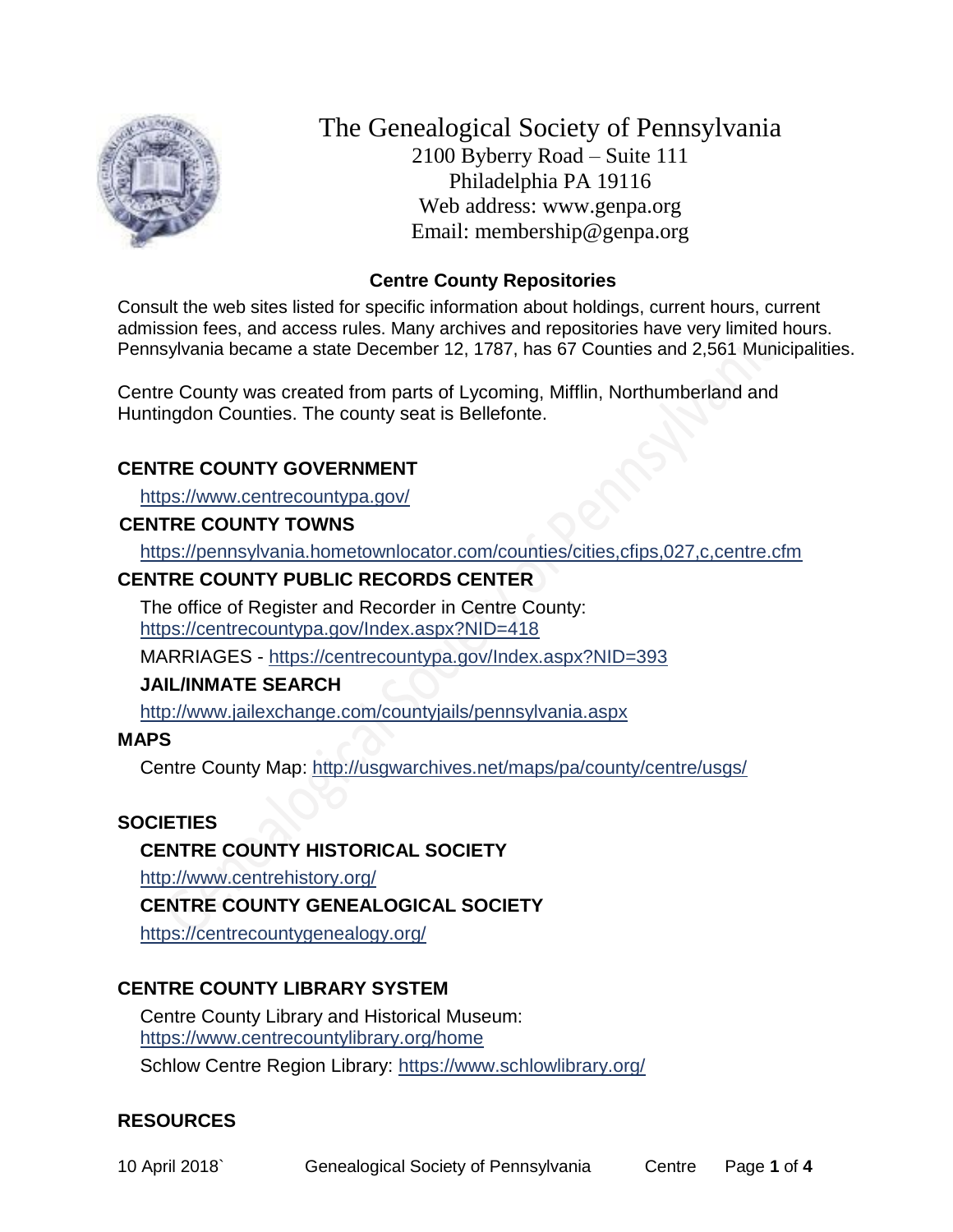- **Genealogical Society of Pennsylvania GSP** [http://GenPA.org](http://genpa.org/) **GSP Research** <https://genpa.org/research/>
- PAGenWeb Centre County <http://pagenweb.org/~centre/>
- Obituaries –
- **LDS** <http://ldsgenealogy.com/PA>
- <https://ldsgenealogy.com/PA/Centre-County-Newspapers-and-Obituaries.htm> [http://www.newspaperobituaries.net/pennsylvania/centre\\_county\\_obituaries.htm](http://www.newspaperobituaries.net/pennsylvania/centre_county_obituaries.htm)
- County Newspapers
	- o *Centre Daily Times* obituary index (1920-2017) <https://libraries.psu.edu/about/collections/centre-daily-times-obituaries-index>
	- o *Centre Daily Times* [http://www.centredaily.com/](-%20http:/www.centredaily.com/)
	- o *Centre County Gazette*: [http://www.statecollege.com/news/authors/centre](http://www.statecollege.com/news/authors/centre-county-gazette,236/)[county-gazette,236/](http://www.statecollege.com/news/authors/centre-county-gazette,236/)
	- o *The Daily Collegian-* <http://www.collegian.psu.edu/>
- **Random Acts of Kindness** <https://www.raogk.org/>
- **Family Search LDS:** <https://familysearch.org/>Free site but does require a login Collection List <https://familysearch.org/search/collection/list> [https://www.familysearch.org/wiki/en/Centre\\_County,\\_Pennsylvania\\_Genealogy](https://www.familysearch.org/wiki/en/Centre_County,_Pennsylvania_Genealogy)
- **Collections at the Historical Society of Pennsylvania HSP**  <http://hsp.org/collections>
	- HSP is membership based and there is a fee 1300 Locust Street, Philadelphia, PA 19107 215-732-6200 ext. 235 or [membership@hsp.org](mailto:membership@hsp.org)
- **RG-47. RECORDS OF THE COUNTY GOVERNMENTS** Guide to African American Resources at the Pennsylvania State Archives <http://www.phmc.state.pa.us/bah/aaGuide/AA-RG-47.html>
- **National Archives of Philadelphia** (**NARA**) Mid Atlantic Region: [http://www.nara.gov/research\\_rooms/mid\\_atlantic/](http://www.nara.gov/research_rooms/mid_atlantic/) **Records Request Process**

National Archives 14700 Townsend Road Philadelphia, Pennsylvania 19154-1096 Telephone: (215) 305-2044 Fax: (215) 305-2038 E-mail: [philadelphia.archives@nara.gov](mailto:philadelphia.archives@nara.gov) <https://wwwarchives.gov/philadelphia>

# **Naturalizations: NARA**

Pennsylvania: Philadelphia, 1790-1991; Pittsburgh, 1820-1979; Erie, 1940-1972; Scranton, 1901-1990; Wilkes-Barre, 1943-1972; Williamsport, 1909-1913; and Harrisburg, 1911-1917

# **MILITARY**

The National Archives at Philadelphia (**NARA**), through its partners Ancestry.com and Fold3.com, provides access to records relating to the military service of individuals from the American Revolution through World War II. Please note that Official Military Personnel Files from World War I to the present are held by the National Archives at St. Louis. <https://www.archives.gov/st-louis>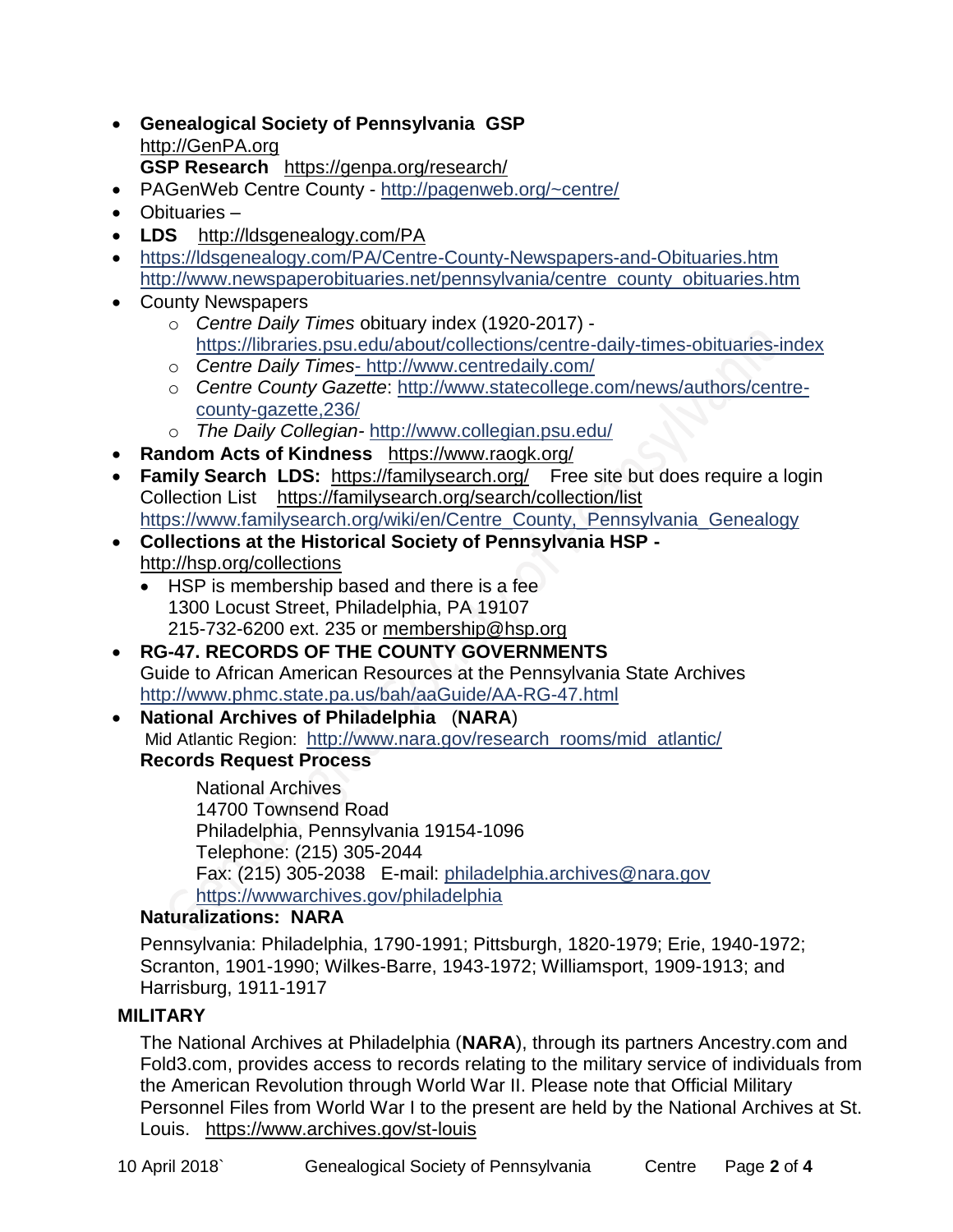World War I and World War II, Fourth Enumeration Draft Cards can also be accessed through our partner sites. In addition, Records of the Selective Service System, 1940- 1969, for individuals from Delaware, Maryland, Pennsylvania, Virginia, and West Virginia are available from the National Archives at St. Louis. Copies of World War I draft cards can be requested from the National Archives at Atlanta [\(Atlanta.archives@nara.gov](mailto:Atlanta.archives@nara.gov) ).

For information on obtaining World War II era and later draft cards, please see <http://www.archives.gov/st-louis/archival-programs/other-records/selective-service.html> <https://www.archives.gov/philadelphia/public/family-history.html#military>

#### **Pennsylvania Military Records Research Guide**

<https://www.raogk.org/pennsylvania-genealogy/pa-military-records/>

#### **Probate – Wills Administrations**

Probate records may include Person's exact death date, Names of the family members, Family relationships, Names of spouses of children, Residences, Adoption or guardianship of minor children or dependents, Worth of the property and land holdings, Evidence of occupation, religion, or military service

### **Family Search:** Pennsylvania Probate Records, 1683-1994 <https://familysearch.org/>

This collection includes probate records created in Pennsylvania counties. The records include wills, estate records and indexes.

### **State of Pennsylvania Vital Records**

The **Pennsylvania State Archives** collects, preserves and makes available for study the permanently-valuable public records of the Commonwealth, with particular attention given to the records of state government.

Mailing address: 350 North Street Harrisburg, PA 17120 Email: Email PA State Archives Phone: (717) 783-3281

GPS address: 801 North 3rd Street Harrisburg, PA 17102 Coordinates: 40.266080, - 76.886053

# **BIRTH CERTIFICATES**, 1906-1910

The Division of Vital Records (DVR) maintains birth records that occurred in Pennsylvania from 1906 to the present.

For information on public records (births occurring from 1906 to 1910), click on Pennsylvania State Archives <http://www.phmc.pa.gov/archives/Pages/default.aspx>or our Genealogy page.

[http://www.health.pa.gov/MyRecords/Certificates/Genealogy/Pages/14125.aspx#.WNvL](http://www.health.pa.gov/MyRecords/Certificates/Genealogy/Pages/14125.aspx#.WNvLKfkrJHY) **[KfkrJHY](http://www.health.pa.gov/MyRecords/Certificates/Genealogy/Pages/14125.aspx#.WNvLKfkrJHY)** 

### **Death Certificates**, 1906-1965

Original birth certificates for 1906-1910 and death certificates for 1906-1965 are available at the State Archives. Digital copies of the 1906-1908 birth certificates and the 1906-1963 death certificates may be found on Ancestry.com. Pennsylvania residents can access these records free of charge through Ancestry.com Pennsylvania. A free account can be created.